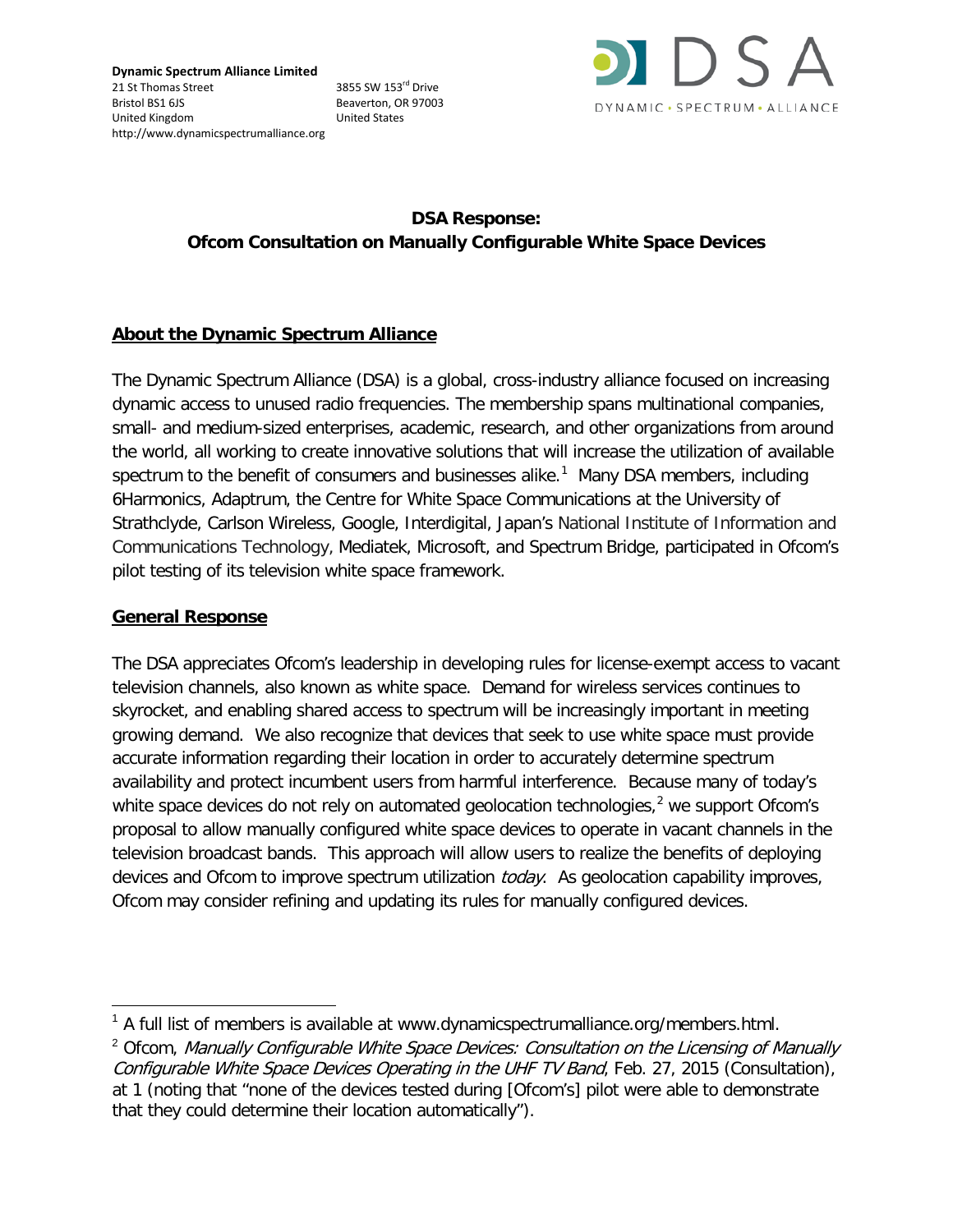#### **Specific Responses**



#### Question 1: Do you agree with our assessment of the likely costs and benefits of our proposal to license Manually Configured White Space Devices [MCWSDs] as a transitional arrangement? Please provide any available evidence to support your response.

Yes. As noted above, many white space devices in the market today do not accommodate automated geolocation technology. As a result, in order to make use of vacant spectrum lying fallow today, Ofcom should enable deployment of manually configurable devices. The potential benefits -- improving spectrum utilization, enabling innovation through light licensing, and improving broadband access throughout the United Kingdom -- far outweigh the administrative costs of establishing a transitional framework for manually configured devices. In addition, the U.S. experience  $-$  which allows manual entry of geolocation data for fixed devices<sup>[3](#page-1-0)</sup>  $-$  shows that allowing such devices does not increase the risk of harmful interference to incumbent operations.[4](#page-1-1) Indeed, many DSA members participating in network deployments in the United States have relied on professional installation, rather than automatic geolocation capability, to establish positional information.

## Question 2: If you agree that Ofcom should allow MCWSDs to operate in the UHF TV band within the TVWS framework, how long do you believe that the licensing regime would need to be in place?

Geolocation techniques continue to improve, but it is not clear when white space devices that include automated geolocation capability will be widely commercially available. DSA agrees that it is appropriate to review the licensing regime in three years. At that time, Ofcom will have gained experience with the licensing approach and will be able to assess any advances in geolocation technologies.<sup>[5](#page-1-2)</sup>

 $\overline{a}$ 

<span id="page-1-2"></span><sup>5</sup> Consultation at 1.

<span id="page-1-0"></span>**<sup>3</sup>** 47 C.F.R. § 15.711(b)(1).

<span id="page-1-1"></span><sup>&</sup>lt;sup>4</sup> See Industry Canada, White Space Devices (WSDs), RSS-222 Issue 1, at 14 (2015), *available* at https://www.ic.gc.ca/eic/site/smt-gst.nsf/vwapj/RSS-222-Issue1.pdf/\$file/RSS-222- Issue1.pdf (allowing manual entry of the location of fixed devices); IDA Singapore, Regulatory Framework for TV White Space Operatiosn in the VHF/UHF Bands at 20, June 16, 2014, available at

http://www.ida.gov.sg/~/media/Files/PCDG/Consultations/20130617\_whitespace/ExplanatoryM emo.pdf (same).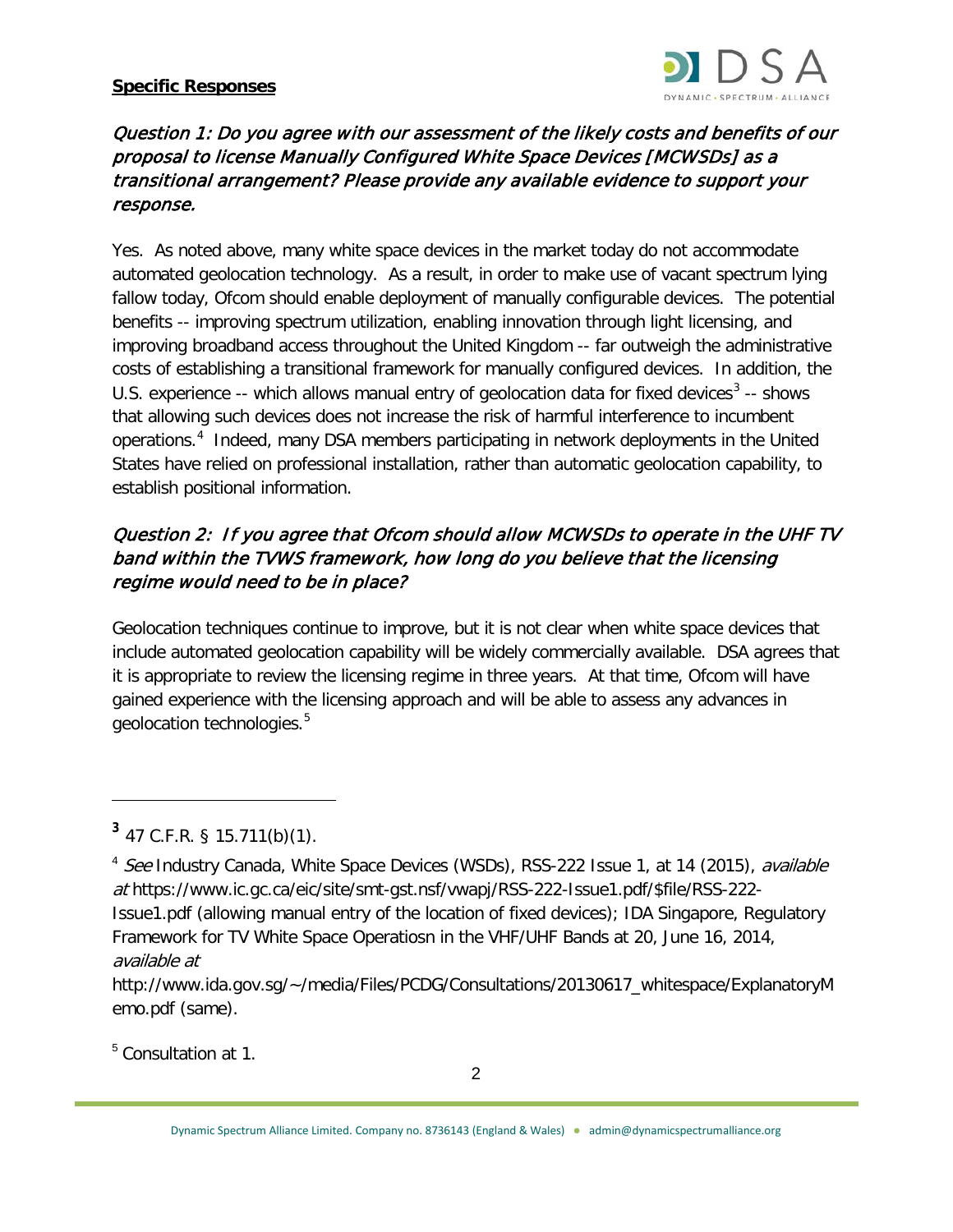

Question 3: If you agree that Ofcom should allow MCWSDs to operate in the UHF TV band within the TVWS framework, when do you believe it would be appropriate to conduct a review to assess whether there is an ongoing need to license MCWSDs?

As noted above, DSA agrees with Ofcom that it would be appropriate to review the licensing scheme in three years.<sup>[6](#page-2-0)</sup>

# Question 4: Do you agree with the proposed terms of the draft licence as set out in Annex 5 and as discussed below?

DSA responds to several of the specific questions on license terms and conditions below. Beyond these comments, DSA has no additional views on the terms of the draft license.

## Question 5: Do you think it would be beneficial for the licensing regime for MCWSDs to cover both masters and slaves?

DSA agrees that both masters and slaves should be registrable as licensed devices. However, both fixed and mobile slave devices that do not possess geolocation technology should be permitted to rely on manually configured masters without being required to obtain a separate license for operation. In such cases, the slave devices would rely on the generic operational parameters established by Ofcom for slaves served by their serving masters.<sup>[7](#page-2-1)</sup>

## Question 6: Do you agree that our licensing regime should only apply to type A devices?

DSA agrees that the licensing regime should apply only to type A or fixed devices.

## Question 7: Do you agree with our approach to allow a number of MCWSDs under the control of a single licensee to be subject to a single licence?

Yes. DSA agrees that a single license should cover the operation of multiple devices under the control of the licensee, and that licenses should allow operation throughout the United Kingdom.<sup>[8](#page-2-2)</sup> Requiring a separate license for every device would unnecessarily increase administrative complexity for both network operators and Ofcom for no appreciable benefit.

## Question 8: Do you agree that the proposal for specific licence terms will mitigate the risks posed by the use of MCWSDs?

 $^6$  Id.  $\overline{a}$ 

<span id="page-2-1"></span><span id="page-2-0"></span><sup>&</sup>lt;sup>7</sup> See Consultation at 17-18.

<span id="page-2-2"></span><sup>&</sup>lt;sup>8</sup> See Consultation at 40.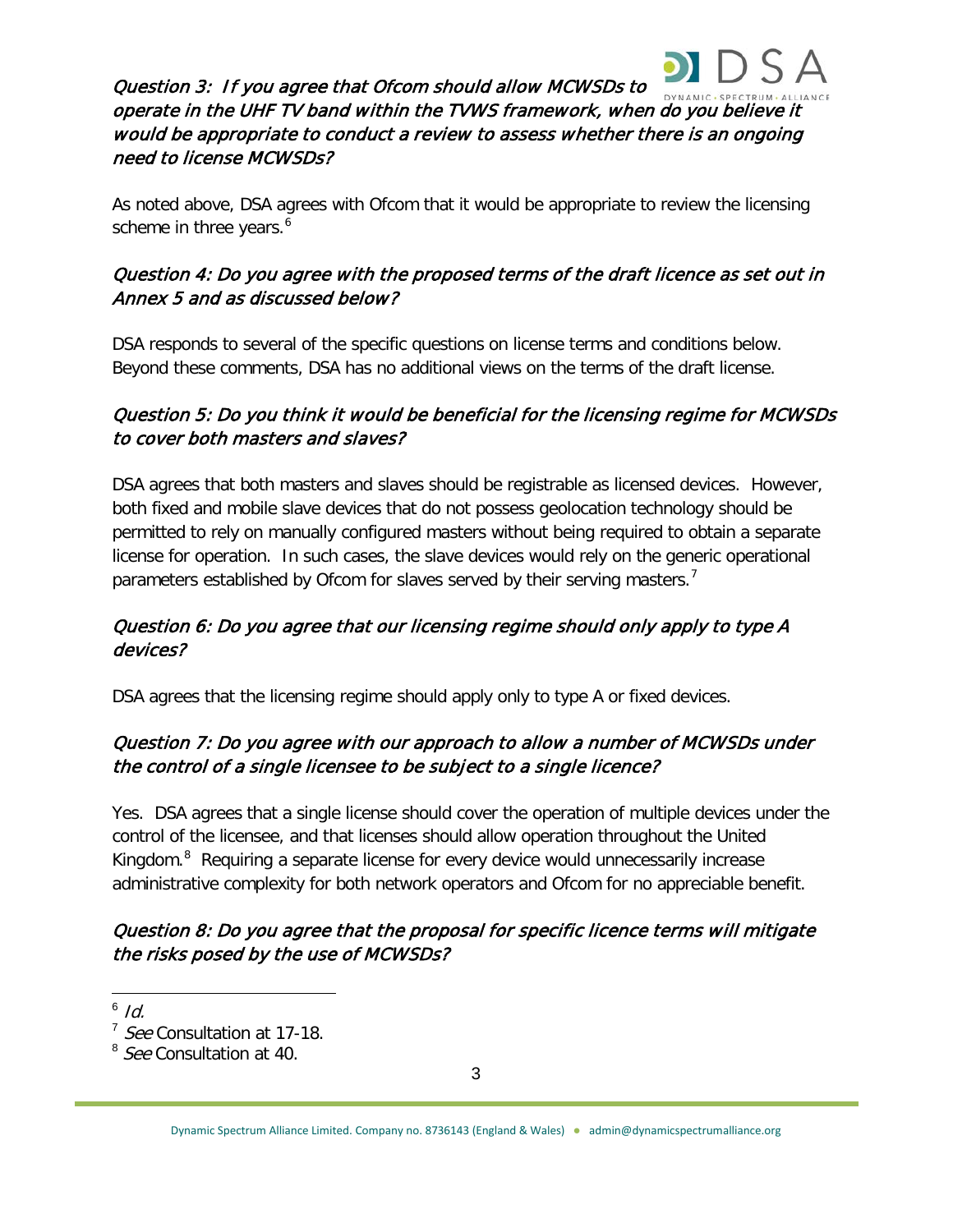

In general, DSA agrees that developing a quality assurance program will ensure that manually configured devices are installed correctly.

# Question 9: Do you consider the proposed licence terms are appropriate and proportionate?

Beyond the answers set forth above and below, DSA has no further comments on the license terms.

## Question 10: Do you have any comments on our proposal to require applicants for licences to deploy MCWSDs to supply details of their QA process on application?

DSA agrees that Ofcom should work with industry to establish processes that ensure that the geolocation information provided for manually configurable devices is accurate. Ofcom has reasonably proposed that network operators may be asked to provide information regarding the following: the methods and equipment used by an installer to determine a MCWSD's location; the methods used to ensure *correct* installation, the processes established to ensure that location information remains up-to-date, and record-keeping practices associated with maintaining accurate device locations.

# Question 11: Do you agree with the proposed technical conditions of the draft licence?

In general, DSA members support the proposed technical conditions of the draft license. Most importantly, DSA agrees with Ofcom's proposal to require manually configured devices to operate under the same technical conditions as those set forth for license-exempt devices. Manually configured devices accordingly should have access to the same spectrum opportunities as license-exempt devices.

However, as currently proposed, Ofcom's suggestion to allow licensees to provide device parameters to databases directly -- rather than entering those parameters on the device - creates some uncertainty regarding the obligations of database providers. Ofcom should not offer this option unless it clarifies the following issues. First, Ofcom should make clear that databases need not implement a special user interface for network operators to provide device information directly to the database. Database operators may opt to do so as a value-added service, but it should not be considered a core functionality of database operation. Second, Ofcom should clarify that the responsibility to provide accurate geolocation data lies with the license-holder, not with the database operator. In most cases, database operators will have little to no ability to verify the accuracy of the geolocation information provided by an end user, no matter how it is provided. This approach tracks the one adopted in the United States: the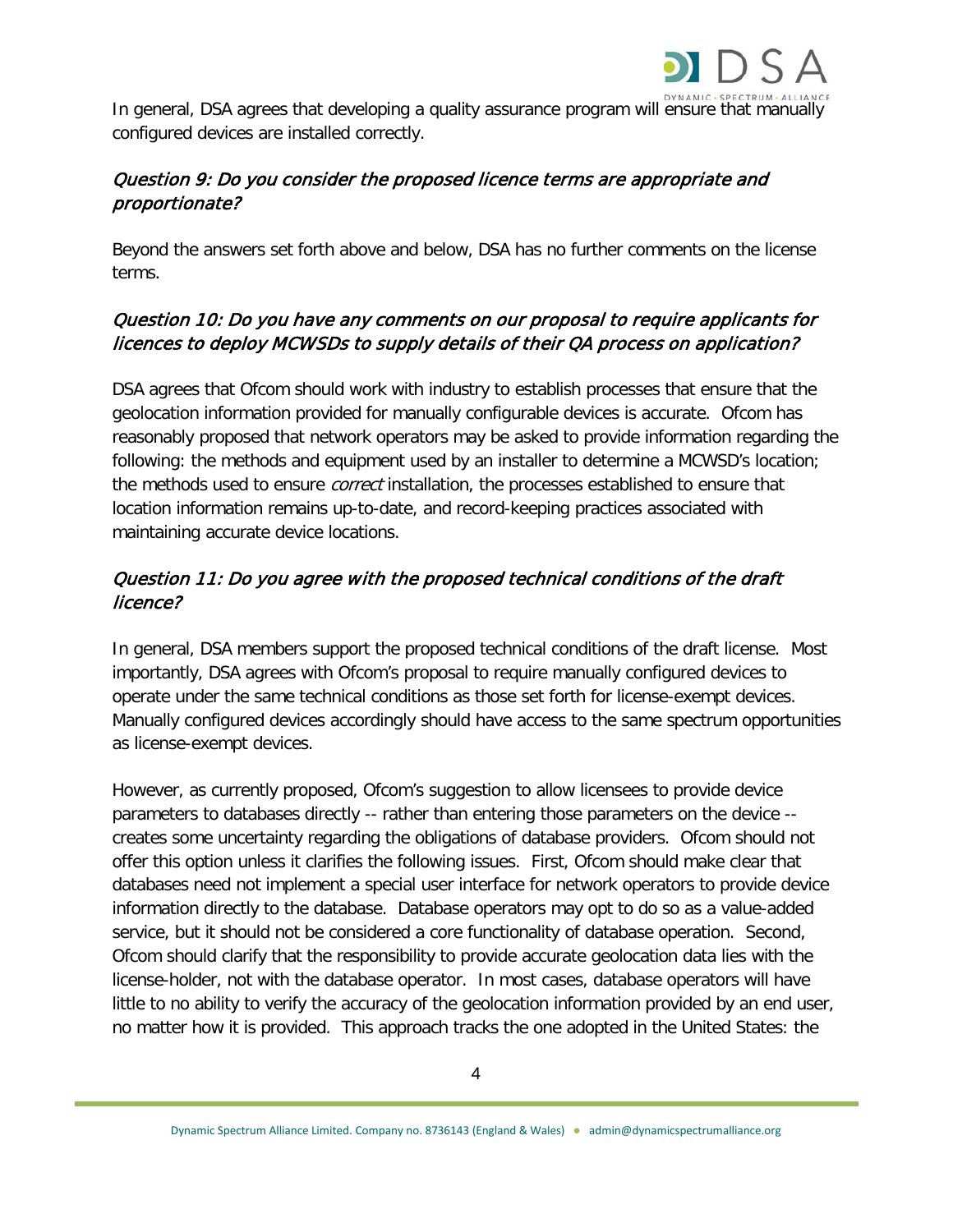

### Question 12: Do you have any comments on the proposed duration for this licence?

DSA has no comment on this question.

# Question 13: Do you have any comments on our proposed licence fee of £1,500?

Regardless of whether one license can cover multiple devices or each device has a separate license, any license fees imposed by Ofcom should be low enough to permit small deployments while still encouraging the introduction of unlicensed devices. £1500 may be too high to strike the right balance between those considerations. Ofcom should consider lowering the fee for smaller deployments or establishing a tiered system. Such a tiered system could operate as follows: License-holders deploying less than 10 devices would pay substantially less than £1500. License-holders deploying between 10 and 100 devices would pay more than the license holders with the smallest deployments. Large license holders -- those with more than 100 devices under their control -- would pay £1500. The numbers used here are merely illustrative but give a sense of how Ofcom could ease the burden on smaller providers.

## Question 14: Do you have any comments on our proposed five year minimum notice period for revocation for spectrum management reasons?

DSA has no comment on this question.

## Question 15: Do you believe there is likely to be an ongoing need for white space devices that allow some level of manual configuration? Please give reasons for your answer.

There may be some situations in which manual entry may be more appropriate even when automatic configuration is available. For example, operators of small, fixed deployments, including municipal Wi-Fi network operators or broadband network operators in rural areas, may continue to prefer manual entry if an automated solution requires costly hardware, antennas, or cabling. Nevertheless, DSA supports revisiting this question in three years. At that point, both stakeholder input and Ofcom's decision will benefit from three years of experience with manually configured devices.

 $\overline{a}$ 

<span id="page-4-0"></span>**<sup>9</sup>** 47 C.F.R. § 15.711(b)(1).